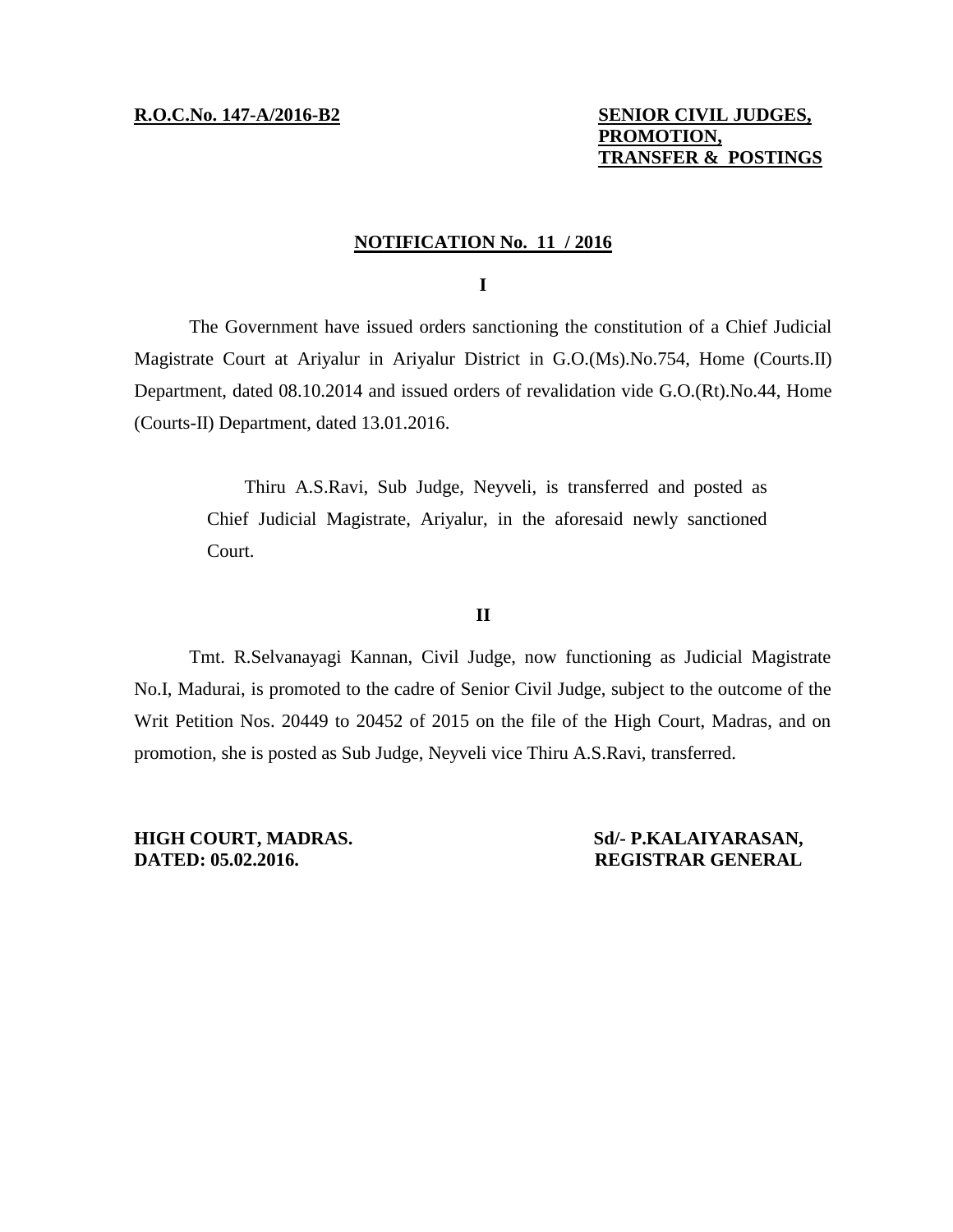### **R.O.C.No.147-A/2016-B2**

## **OFFICIAL MEMORANDUM**

Sub: Courts and Judges - Senior Civil Judges – Promotion, Transfer and Postings - Notification issued - Joining instructions - issued.

Ref: High Court's Notification No. 11 / 2016, dated : 05.02.2016 .........................

## **I**

Thiru A.S.Ravi, Sub Judge, Neyveli, who has been transferred and posted as Chief Judicial Magistrate, Ariyalur in Ariyalur District in the newly sanctioned Court, vide High Court's Notification cited above, is required to handover charge of his post to any of the nearest Sub Judge, on 05.02.2016 A.N. and assume charge of the post of Chief Judicial Magistrate, Ariyalur on 07.02.2016 A.N., without fail.

As the inauguration of the Chief Judicial Magistrate Court at Ariyalur is to be held on 07.02.2016 A.N., (03.30 P.M.) (Sunday), Thiru A.S.Ravi is required to report to the Principal District Judge, Ariyalur on 06.02.2016, without fail, in connection with inauguration of the said newly sanctioned Court.

## **II**

Tmt. R.Selvanayagi Kannan, Civil Judge, functioning as Judicial Magistrate No.I, Madurai, who has been promoted to the cadre of Senior Civil Judge and posted as Sub Judge, Neyveli, in the High Court's Notification cited above, is required to hand over charge of her post to the Judicial Magistrate No.II, Madurai, immediately, and take charge of the post of Sub Judge, Neyveli, immediately, without availing full joining time.

## **III**

The Officer who relieve Thiru. A.S.Ravi, is required to hold full additional charge of the post of Sub Judge, Neyveli, till Tmt. R.Selvanayagi Kannan, takes charge of the post of Sub Judge, Neyveli.